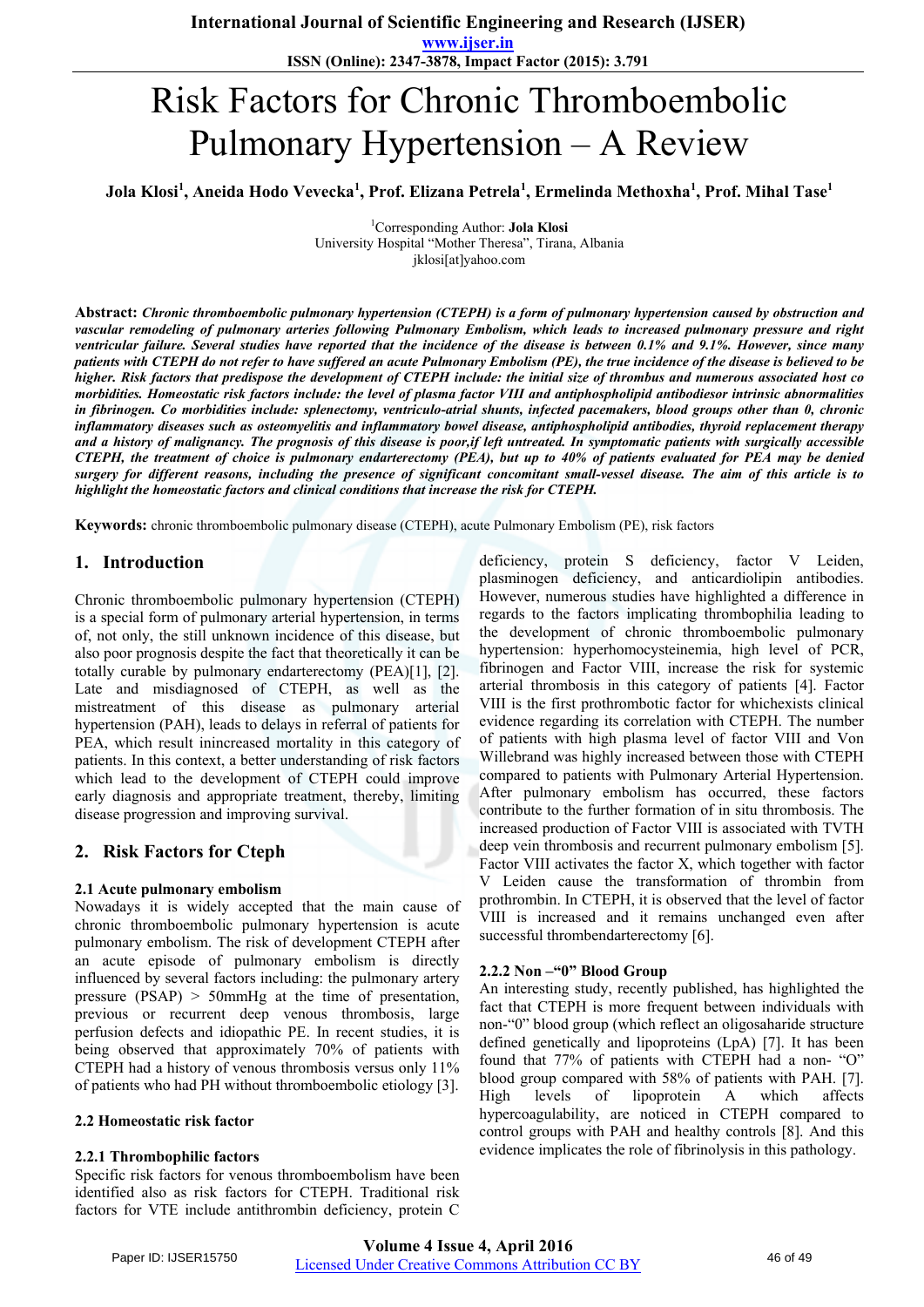#### **2.2.3 Markers of inflammation**

It is demonstrated through numerous studies that the presence of inflammation in patients who develop chronic thromboembolic pulmonary hypertension is responsible for pulmonary vascular remodeling leading to rapid worsening of the disease and directly influencing prognosis [9]. Markers of inflammation are increased in patients with CTEPH as compared with healthy controls group. Infiltration of the inflammatory cells is discovered in proximal pulmonary arteries of CTEPH patients suggesting the inflammatory role in the progression of the disease [9].

## **(a)Fibrinogen**

There are noticeable anomalies in the structure and function of fibrinogen in CTEPH patients compared to healthy controls [10]. Fibrinogen plays a very important role balancing the homeostasis by interacting in coagulation and fibrinolysis. Itsprothrombotic anomalies in CTEPH explain the persistence of thrombus after an acute Pulmonary Embolism. An important connection is found between the carriers of polymorphism of fibrinogen AαThr312Ala in CTEPH patients compared to healthy controls. This polymorphism alters the structure of fibrin and predisposes clot fragmentation and embolization. This phenomenon is seen more often in CTEPH patients compared with healthy control group [11].

## **(b) CReactiveprotein (CRP)**

Endothelium is a layer of cells that lines the interior surface of blood vessels. These cells serve as a protective barrier between blood and surrounding tissue and act like a sieve that allows the passage of macromolecules and blood gases from the blood to tissue and controversially [12].Endothelial cell dysfunction, break this barrier, leading in vasoconstriction, adherence of leukocyte, activation of platelet, thrombosis, inflammation and atherosclerosis. It is already known that CRP affect endothelial dysfunction through stimulation of locally vasoconstriction, proliferative and pro-thrombotic properties and the inflammatory molecules in the arteries, factors which participate in the pathogenesis of CTEPH [12]. Increased levels of CRP in CTEPH patients contribute in the activation of the endothelium resulting in: 1) promoting adhesion of the intracellular molecules in the surface of the endothelium, 2) absorption of circulative monocytes, 3) secretion of factor von Willebrand and 4) secretion of endothelin, which may encourage the proliferation of smooth muscle cells. In addition, different studies have highlighted that high level of CPR in CTEPH patients will decline sharply 12 months after thrombendarterectomy [13]. Inside of the walls of the vessels, proliferation of smooth muscle can be stimulated by the production of CRP produced by the smooth muscle cells. In the above context, it is expected that the high levels of CRP predict a bad prognosis of the disease.

#### **2.3Diseases that increase the risk for CTEPH**

There are numerous studies that have analyzed the identification of risk factors for the development of chronic thromboembolic pulmonary hypertension, among them; there is a recent study, which has documented the incidence of CTEPH after acute pulmonary embolism excluding patients with previous deep vein thrombosis [14]. This study has reported an incidence of symptomatic CTEPH 3.8% in 2 years after a symptomatic episode of acute pulmonary embolism. The risk factors for developing CTEPH of patients included inthe study were: idiopathic presentation, recurrent episodes and large perfusion defects. The drawback of this study was the lack of previous exclusion CTEPH. It is seen that systolic pulmonary artery pressure > 50mmHg in ages over 70 years old makes the diagnosis of CTEPH more likely after an episode of acute pulmonary embolism [15].

Between 1992 and 2003 another prospective study was conducted in patients with CTEPH comparing with those with non CTEPH after an episode of acute Pulmonary Embolism [16]. Among risk factors and independent predictor of CTEPH were observed: splenectomy as an independent factor of risk, ventrikulo-atrial shunt, infected pacemaker and chronic inflammatory diseases such as osteomyelitis and inflammatory bowel disease. It was noted that about 10% of patients with CTEPH had an associated chronic inflammatory disease compared with patients of the group that did not develop CTEPH after an acute episode TEP [17].

## **2.3.1 Splenectomy**

Splenectomyis known as a risk factor for CTEPH. A study showed that about 5.5% of patients with CTEPH have committed splenectomy in the past, compared with the group of patients with non thromboembolic pulmonary hypertension [3]. Later in time, another subsequent 10 years retrospective study showed that the duration of time from splenectomy until the presentation of CTEPH was 16 years with distal placement of the disease [19]. It is believed that the development of the disease has occurred due to aprocoagulation condition in patients post splenectomy. Prothrombotic condition can be linked to the loss of filtering function of the spleen, where the abnormal red blood cells remain in the peripheral circulation, leading to activation of the coagulation process and consequently the formation of thrombus [20]. From another point of view, we may say thatthrombocytosis due to splecentomy has an incidence of 75% - 82% and can result alone in a state of hypercoagulability and thrombosis. However, thrombocytosis was not found to be strongly associated with the increased risk for CTEPH in a recent study [17].

## **2.3.2 The antiphospholipidic syndrome**

The antiphospholipidic syndrome is an autoimmune disease that causes a hypercoagulation condition through antibodies against phospholipids. It is hypothesized that there is a defect in cell apoptosis, which exposes the phospholipidicmembrane to various plasmatic proteins such as beta-2 glycoprotein I. This protein-phospholipids complex becomes the target of autoanticorps. Also recognized are other hypercoagulate mechanisms of antiphospholipid antibodies which do not depend on beta-2 glycoprotein I, and which include: 1) production of antibodies against the coagulation factors, including prothrombin, protein C and protein S; 2) Activation of the platelets which raise endothelial adhesion; 3) Activation of vascular endothelium, which facilitates the connection of platelets and monocytes. Clinically, this condition of hipercoagulability leads to recurrent arterial or venous thrombosis that can affect any organ. In a study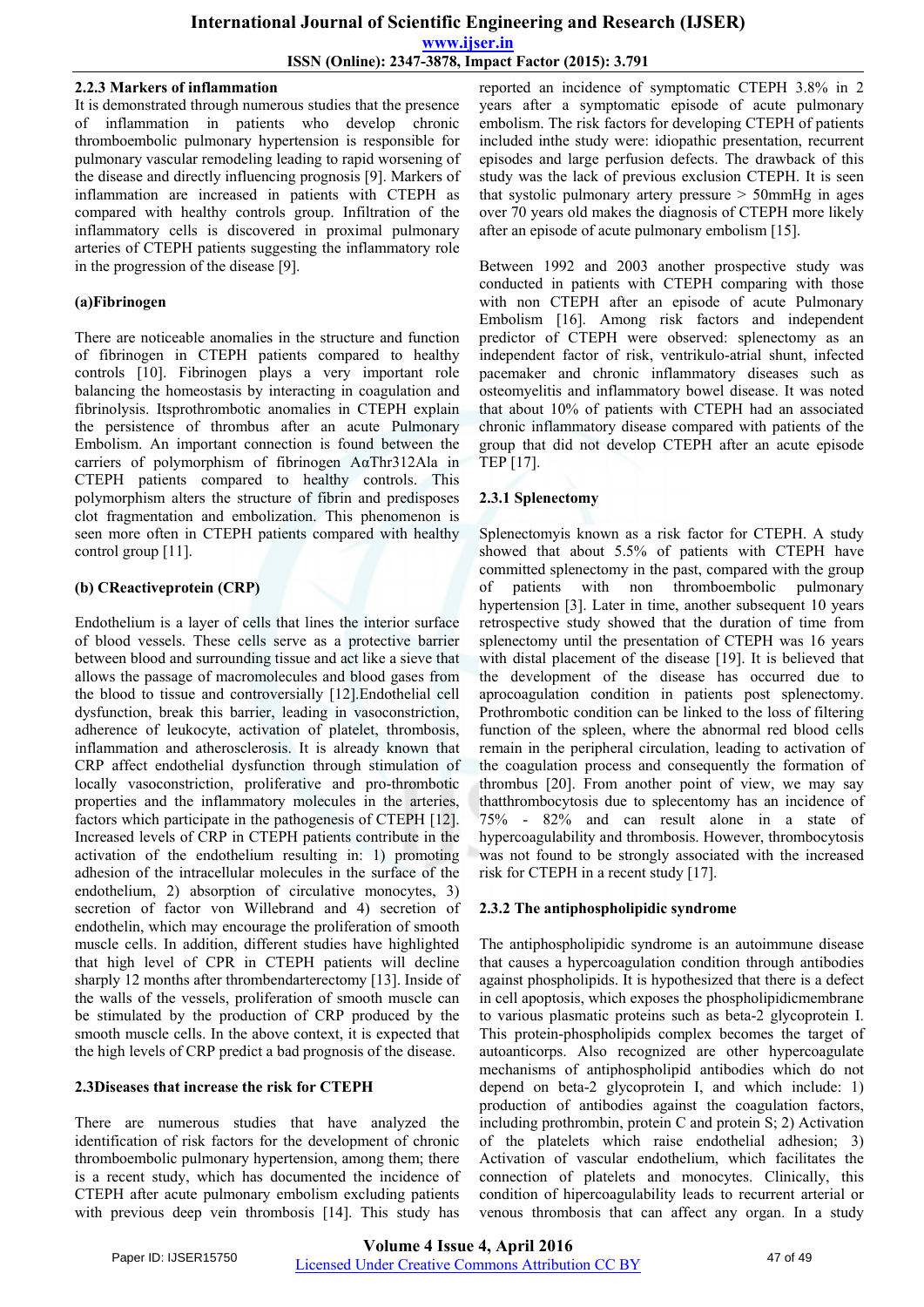conducted among patients with CTEPH, antiphospholipidic antibodies were found to have increased compared to the patients with Pulmonary Arterial Hypertension [21].

### **2.3.3 Therapy with thyroid replacement hormones**

It is noted that about 20% of patients with CTEPH are treated with thyroid hormone replacement therapy versus 3.5% of patients with nonthrombotic pulmonary hypertension [3]. Patients with hypothyroidism represent a high risk of thrombosis [22], on the other hand, treatment with levothyroxine increased von Willebrand factor levels [23]. Therefore, it is not quite sure whether the increased incidence of hypothyroidism in patients with CTEPH is due to their own illness, treatment, or both.

### **2.3.4 Malignant diseases**

Venous thrombosis is a common complication of malignant diseases. These patients also have a high risk for recurrent thromboembolic episodes. Malignancy is associated with hypercoagulability due to the release of the inflammatory cytokines, activation of the fibrinolytic system, reduced level of natural anticoagulants and injured fibrinolysis [24]. Statistical studies show that the risk of deep vein thrombosis depends not only on the type of cancer, and the stage of advanced disease, but also advance age, surgery, use of central venous catheters, immobilization and other associated diseases that increase the risk of venous thrombosis as well as for any other patient without malignancy [25], [26]. Most frequent malignancies which cause thrombosis are those of pancreas, ovarian, testicular, brain (since these undergo an invasive neurosurgical procedure), breast, colon, lung, renal and thyroid. Data indicates that the presence of canceralone, increases the risk for thrombosis 4.1 times, while chemotherapy increases the risk of thrombosis to 6.5 times [27]. Pulmonary arteries can be obstructed by thrombus, necrotic separated cells or direct extension of the tumor into the cava vein and right heart chambers. For this reason, it is evident that patients with cancer have a higher risk for CTEPH compared to those with non-thromboembolic pulmonary hypertension (12.2% vs. 4.3%) [3].

# **3. Conclusion**

Based on our analysis, some of the risk factors which predispose development of CTEPH are already known. Among the most important factors, we wish to emphasize, areacute Pulmonary Embolism, splenectomy, chronic inflammatory diseases and abnormal pro coagulate proteins. Research supports the factthat plasmatic factors (hypercoagulation, blood group and the number of platelets) and abnormal vascular remodelation process (associated with inflammatory conditions) contributes to obstructive disease of big and small arteries. Levels of Factor VIII and Antiphospholipid antibodies are found in higher levels in patients with CTEPH, which are factors that lead to the formation of in situ thrombosis, which also plays an important role in the pathogenesis of CTEPH and in the organization of abnormal function of endothelium after a thromboembolic episode.

Despite numerous studies that are aimed at the diagnosis and treatment in the early stages of the disease, the prognosis of patients with chronic thromboembolic pulmonary hypertension is poor, because more than one-third of the patients at the time of diagnosis cannot be treated optimally. In this context, a better understanding of risk factors which lead to the development of CTEPH could improve early diagnosis and appropriate treatment, thereby, limiting disease progression and improving survival.

## **References**

- [1] Klok FA, van Kralingen KW, van Dijk AP, Heyning FH, Vliegen HW, Huisman MV. Prospective cardiopulmonary screening program to detect chronic thromboembolic pulmonary hypertension in patients after acute pulmonary embolism.Haematologica. 2010;95:970–975.
- [2] Martí D, Gómez V, Escobar C, Wagner C, Zamarro C, Sánchez D, Sam A, Briongos S, Gaudó J, Sueiro A, Jiménez D. Incidence of symptomatic and asymptomatic chronic thromboembolic pulmonary hypertension [in Spanish]. Arch Bronconeumol. 2010;46:628–633.
- [3] Bonderman D, Wilkens H, Wakounig S, et al. Risk factors for chronic thromboembolic pulmonary hypertension. EurRespir J 2009; 33: 325–331.
- [4] Feinbloom D, Bauer KA. Assessment of hemostatic risk factors in predicting arterial thrombotic events.*ArteriosclerThrombVascBiol*2005;25:2043–2053.
- [5] Lang I, Kerr K. Risk factors for chronic thromboembolic pulmonary hypertension. Proc Am ThoracSoc 2006; 3: 568–570.
- [6] Kyrle PA, Minar E, Hirschl M, et al. High plasma levels of factor VIII and the risk of recurrent venous thromboembolism. *N Engl J Med*. 2000;343:457-462.
- Bonderman D, Turecek PL, Jakowitsch J, et al. High prevalence of elevated clotting factor VIII in chronic thromboembolic pulmonary hypertension. *ThrombHaemost*. 2003;90:372-376.
- [8] Bonderman D, Turecek PL, Jakowitsch J, et al. High prevalence of elevated clotting factor VIII in chronic thromboembolic pulmonary hypertension. ThrombHaemost 2003; 90: 372–376.
- [9] Ignatescu M, Kostner K, Zorn G, et al. Plasma Lp(a) levels are increased in patients with chronic thromboembolic pulmonary hypertension. Thromb Haemost 1998; 80: 231–232
- [10] Quarck R, Verbeken E, Meyns B, et al. A link between local and systemic inflammation at advanced stages of chronic thromboembolic pulmonary hypertension. Am J RespgbirCrit Care Med 2011; 183: A2411
- [11]Morris TA, Marsh JJ, Chiles PG, et al. Fibrin derived from patients with chronic thromboembolic pulmonary hypertension is resistant to lysis. Am J RespirCrit Care Med 2006; 173: 1270–1275.
- [12] Suntharalingam J, Goldsmith K, van Marion V, et al. Fibrinogen Aa Thr312Ala polymorphism is associated with chronic thromboembolic pulmonary hypertension. EurRespir J 2008; 31: 736–741.
- [13] Scirica BM, Morrow DA, Verma S, et al. The verdict is still out. Circulation 2006; 113: 2128–2151.
- [14] Quarck R, Nawrot T, Meyns B, et al. C-reactive protein: a new predictor of adverse outcome in pulmonary arterial hypertension. J Am CollCardiol 2009; 53: 1211– 1218.
- [15]Pengo V, Lensing AW, Prins MH, Marchiori A, Davidson BL, Tiozzo F, Albanese P, Biasilio A, Pegoraro C, Iliceto S, *et al.* Incidence of chronic thromboembolic pulmonary hypertension after